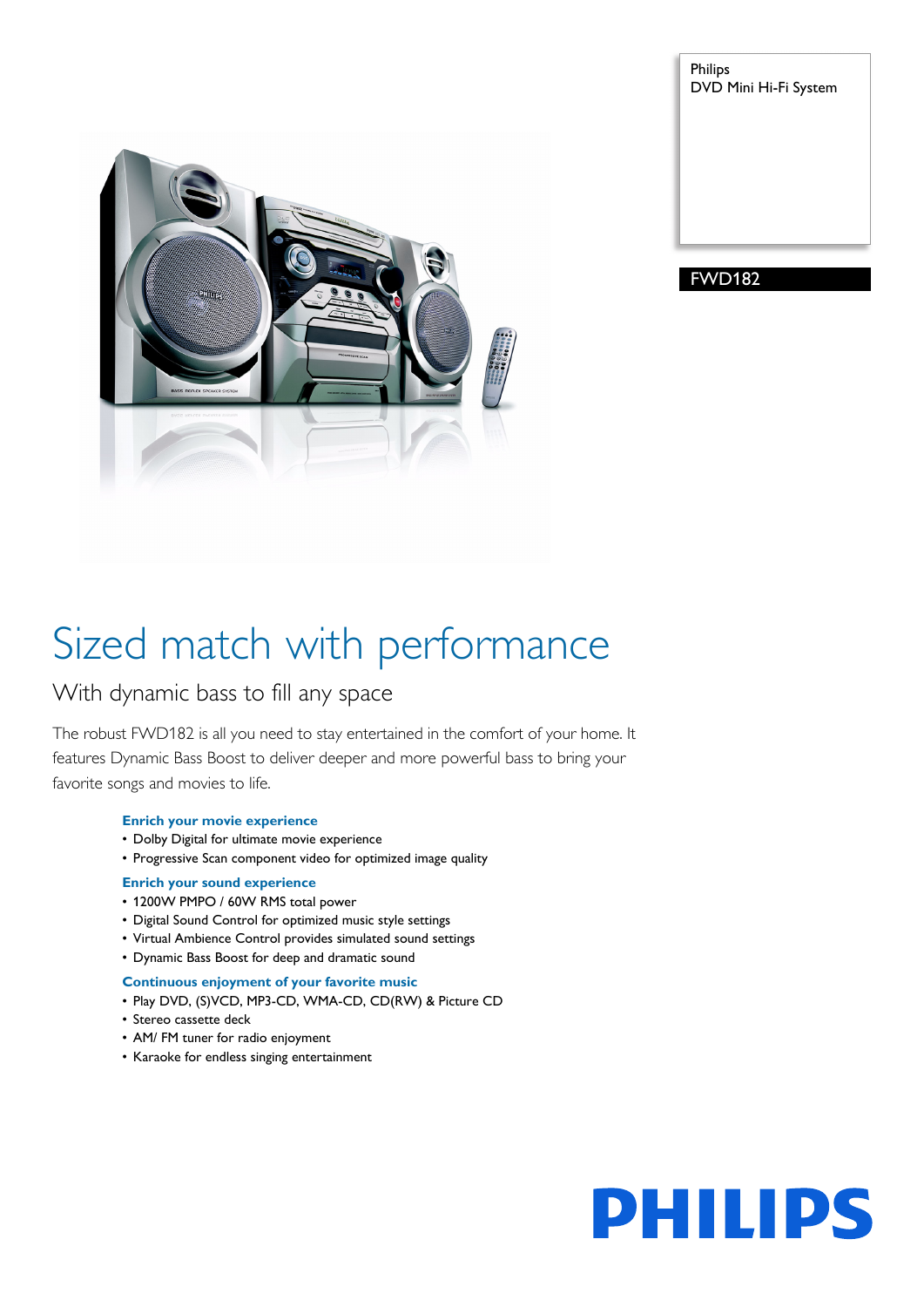### **Highlights**

### **Progressive Scan**

Progressive Scan doubles the vertical resolution of the image resulting in a noticeably sharper picture. Instead of sending a field comprising the odd lines to the screen first, followed by the field with the even lines, both fields are written at one time. A full image is created instantaneously, using the maximum resolution. At such a speed, your eye perceives a sharper picture with no line structure.

### **1200W PMPO / 60W RMS**

This system has 1200W PMPO / 60W RMS total output power. RMS refers to Root Mean Square which is a typical measurement of audio power, or rather, the electrical power transferred from an audio amplifier to a loudspeaker, which is measured in watts. The amount of electrical power delivered to the loudspeaker and its sensitivity determines the sound power that is generated. The higher the wattage, the better the sound power emitted by the speaker.

### **Digital Sound Control**

Digital Sound Control offers you a choice of pre-set Jazz, Rock, Pop and Classic controls you can use to optimise the frequency ranges

for different musical styles. Each mode uses graphic equalizing technology to automatically adjust the sound balance and enhance the most important sound frequencies in your chosen music style. Ultimately, Digital Sound Control makes it easy for you get the most out of your music by precisely adjusting the sound balance to match the type of music you are playing.

### **Virtual Ambience Control**

Virtual Ambience Control (VAC) creates a virtual sound environment which digitally mimics the acoustic characteristic of special rooms or environments such as concert halls, the cinema, arcades, discos, etc. By realistically recreating the sound ambience of these different settings, VAC will dramatically enhance your enjoyment of your favorite music.

### **Dynamic Bass Boost**

Dynamic Bass Boost maximizes your music enjoyment by emphasizing the bass content of the music throughout the range of volume settings - from low to high – at the touch of a button! Bottom-end bass frequencies usually get lost when the volume is set at a low level. To counteract this, Dynamic Bass Boost can be

switched on to boost bass levels, so you can enjoy consistent sound even when you turn down the volume.

### **Play DVD, MP3, WMA, Picture CD**

The Philips player is compatible with most DVD and CD discs available in the market. DVD, (S)VCD, MP3-CD, WMA-CD, CD(RW) and Picture CD - all of them can play on the player. SVCD stands for "Super VideoCD". The quality of a SVCD is much better than a VCD, especially much more sharpen picture than a VCD because of the higher resolution. CD(RW) is a shorthand term for a CD drive that can accept the common rewritable CD format.

### **Stereo cassette deck**

Stereo cassette deck

### **Karaoke**

The Karaoke feature on your DVD player provides endless entertainment and maximum audio and singing enjoyment.You can enhance your performance by adding an 'echo' effect to your voice. The key controls allows you to choose the optimal key for your personal vocal range.